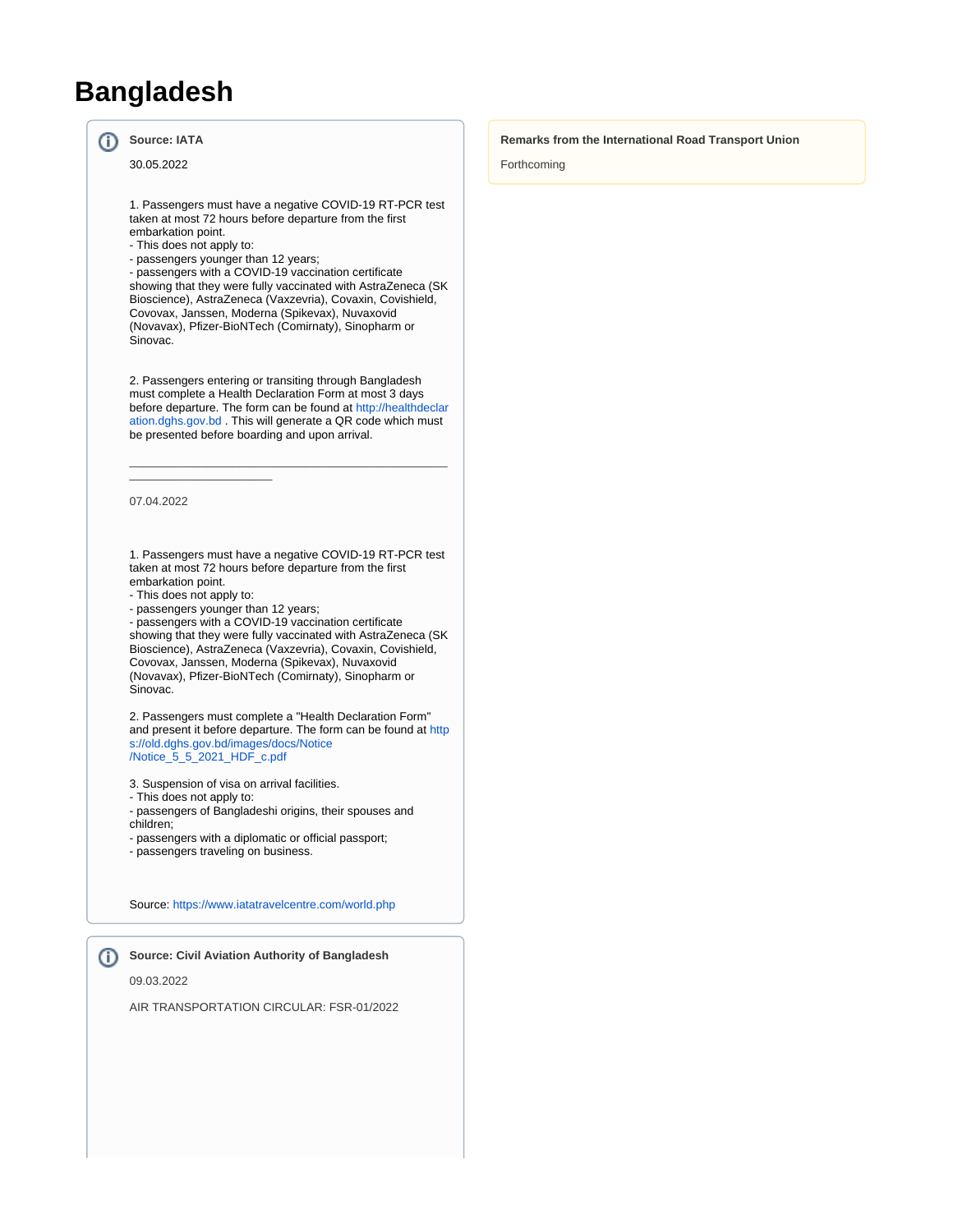| FSR 01-2022.pdf                                                                                                                                                                                                  |             |
|------------------------------------------------------------------------------------------------------------------------------------------------------------------------------------------------------------------|-------------|
| Source: http://caab.gov.bd/covid19.                                                                                                                                                                              |             |
| 17.08.2021                                                                                                                                                                                                       |             |
| International Passenger Flight Operation To<br>/From Bangladesh. (FSR-09/2021)                                                                                                                                   | Det<br>ails |
| 21-3375.pdf                                                                                                                                                                                                      |             |
| <b>For All Arriving Passengers1</b><br>. Passengers must have a<br>negative COVID-19 RT-PCR<br>test taken at most 72 hours<br>before departure from the<br>first embarkation point.<br>- This does not apply to: |             |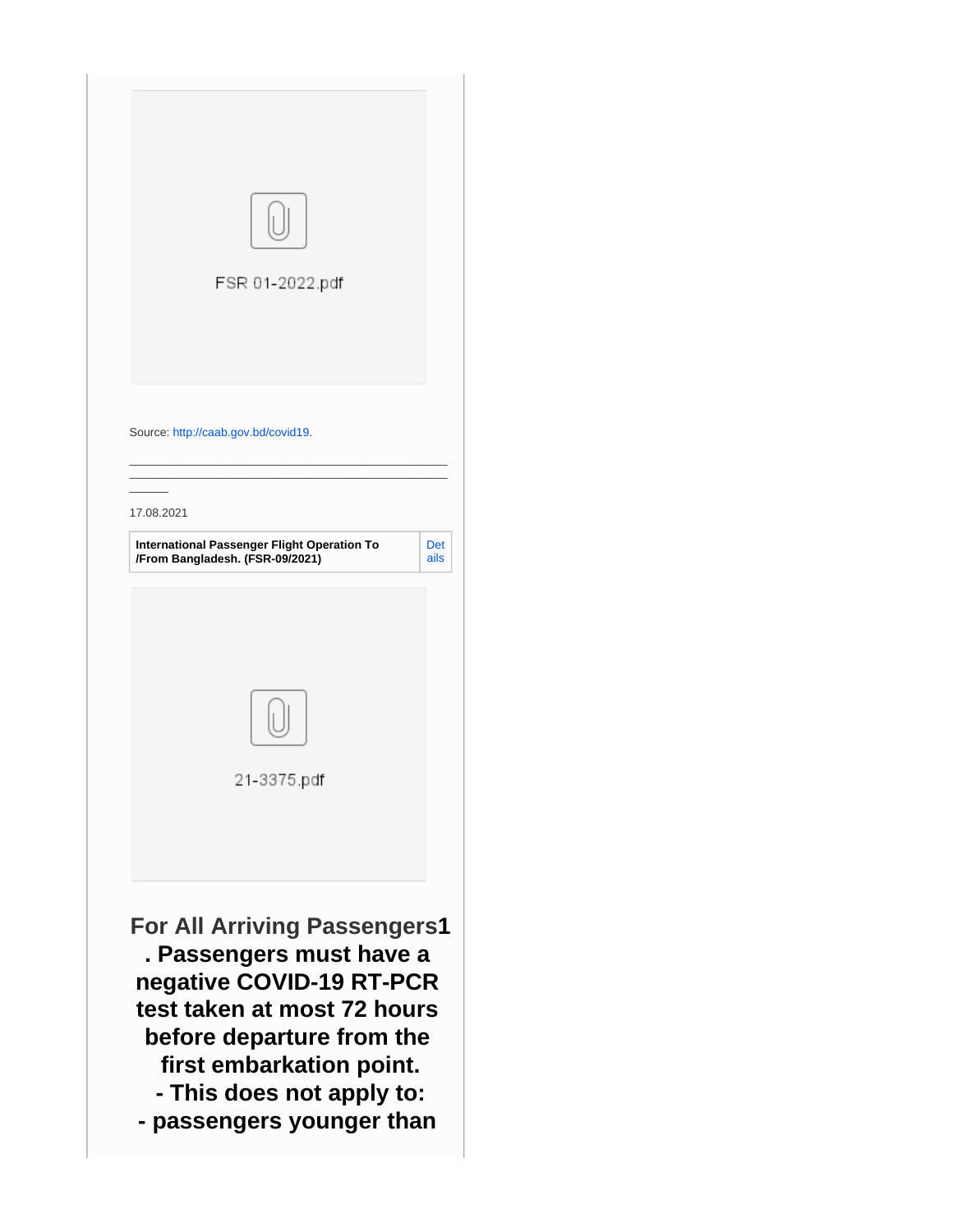**12 years; - passengers with a COVID-19 vaccination certificate showing that they were fully vaccinated with AstraZeneca (SK Bioscience), AstraZeneca (Vaxzevria), Covaxin, Covishield, Covovax, Janssen, Moderna (Spikevax), Nuvaxovid (Novavax), Pfizer-BioNTech (Comirnaty), Sinopharm or Sinovac. 2. Passengers must complete a "Health Declaration Form" and present it before departure. The form can be found at [htt](https://old.dghs.gov.bd/images/docs/Notice/Notice_5_5_2021_HDF_c.pdf) [ps://old.dghs.gov.bd/images](https://old.dghs.gov.bd/images/docs/Notice/Notice_5_5_2021_HDF_c.pdf) [/docs/Notice](https://old.dghs.gov.bd/images/docs/Notice/Notice_5_5_2021_HDF_c.pdf) [/Notice\\_5\\_5\\_2021\\_HDF\\_c.](https://old.dghs.gov.bd/images/docs/Notice/Notice_5_5_2021_HDF_c.pdf) [pdf](https://old.dghs.gov.bd/images/docs/Notice/Notice_5_5_2021_HDF_c.pdf) 3. Suspension of visa on arrival facilities. - This does not apply to: - passengers of Bangladeshi origins, their spouses and children; - passengers with a diplomatic or official passport; - passengers traveling on business.**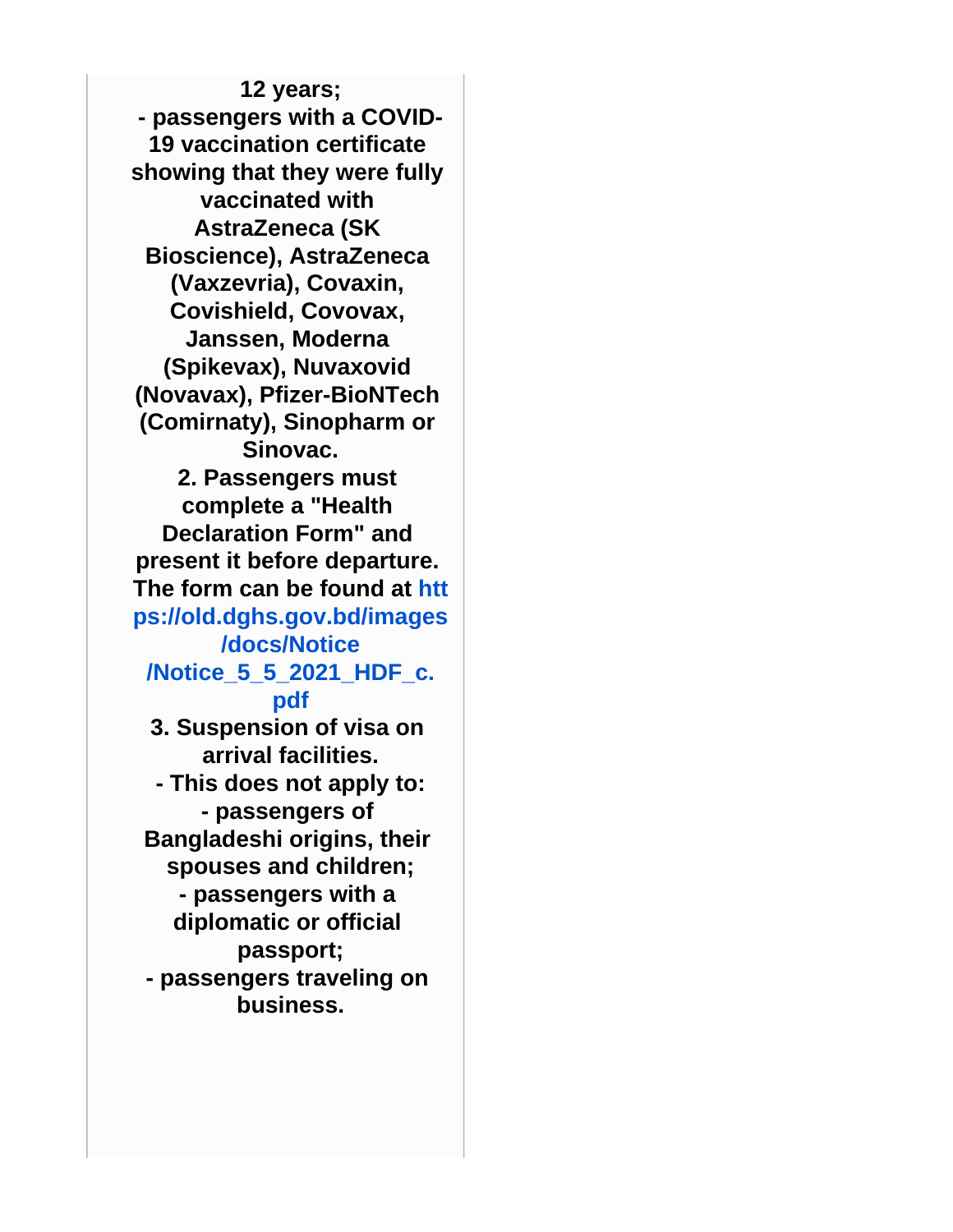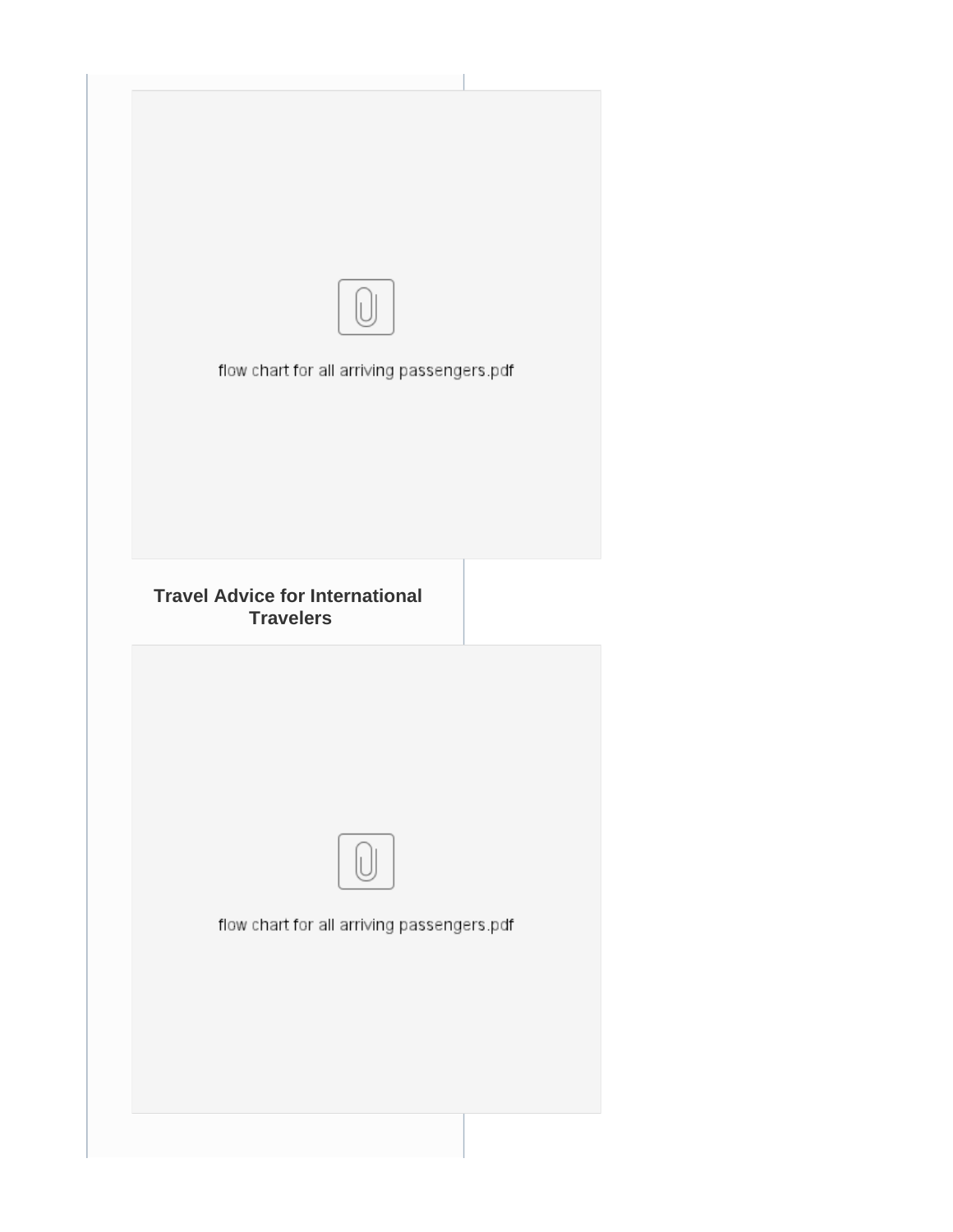| COVID-19 Related NOTAM and CIRCULAR                                                                                         |                         |
|-----------------------------------------------------------------------------------------------------------------------------|-------------------------|
|                                                                                                                             |                         |
| All Types of Domestic Flight Operations By All Air<br>Operators Are Relaxed From 0001 BST on 15 July<br>2021 (FSR-08/2021). | D<br>e<br>t<br>ai<br>ls |
| All Types of Domestic Flight Operation Will Remain<br>Suspended. (FSR-07/2021)                                              | D<br>e<br>t<br>ai<br>ls |
| International Passenger Flight Operation To/From<br>Bangladesh. (FSR-06/2021)                                               | D<br>e<br>t<br>ai<br>ls |
| All Types of Domestic flight Operation Will Remain<br>Suspended. (FSR-05/2021)                                              | D<br>e<br>t<br>ai<br>ls |
| International passenger flight operation To/From<br>Bangladesh. (FSR-04/2021)                                               | D<br>e<br>t<br>ai<br>ls |
| International passenger flight operation to/from<br>Bangladesh-Inclusion of Nepal in the country Group-A                    | D<br>e<br>t<br>ai<br>ls |
| International passenger flight operation To/From<br>Bangladesh.                                                             | D<br>e<br>t<br>ai<br>ls |
| Extension of the restriction on international passenger<br>flights operation To/From Bangladesh.                            | D<br>e<br>t<br>ai<br>ls |
| Travel Restrictions due COVID-19 Pandemic for the<br>passengers of the flights operating under special<br>consideration.    | D<br>e<br>t<br>ai<br>ls |
| Domestic flights under special consideration.                                                                               | D<br>e<br>t<br>ai<br>ls |
| Extension of the suspension of domestic flights.                                                                            | D<br>e<br>t<br>ai<br>ls |
| Extension of the restriction on international<br>passengers flights operation to/from Bangladesh.                           | D<br>e<br>t<br>ai<br>ls |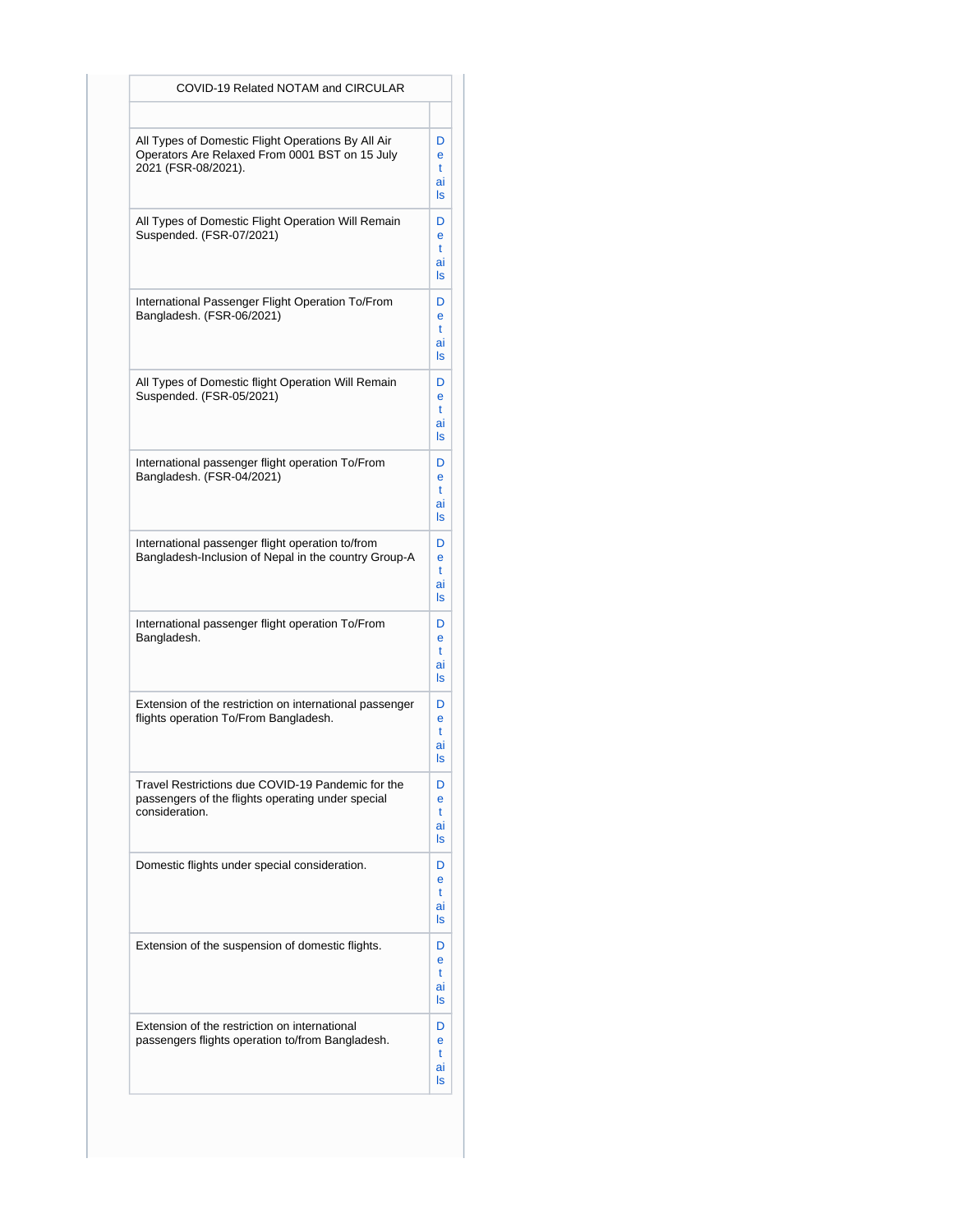| Suspension of domestic flights.                                                                                                      | D<br>e<br>t<br>ai<br>ls |
|--------------------------------------------------------------------------------------------------------------------------------------|-------------------------|
| Suspension of all international passengers flights to<br>/from Bangladesh.                                                           | D<br>e<br>t<br>ai<br>ls |
| Fitness for flying after Vaccination against COVID-19                                                                                | D<br>e<br>t<br>ai<br>ls |
| All schedule/non-schedule domestic passenger flights<br>and charter flights of Helicopter/General Aviation will<br>remain suspended. | D<br>e<br>t<br>ai<br>ls |
| Revised travel restrictions due COVID-19 pandemic.                                                                                   | D<br>e<br>t<br>ai<br>ls |
| Mandatory 14 Days Institutional Quarantine for the<br>Passengers Coming To Bangladesh.                                               | D<br>e<br>t<br>ai<br>ls |
| Mandatory Institutional Quarantine for the Passengers<br>Coming To Bangladesh from UK                                                | D<br>e<br>t<br>ai<br>ls |
| Mandatory Institutional Quarantine for the Passengers<br>Coming To Bangladesh from UK                                                | D<br>e<br>t<br>ai<br>ls |
| Operation of Schedule International Flights To/From<br>Bangladesh during COVID-19 Pandemic                                           | D<br>e<br>t<br>ai<br>ls |
| Extension of validity of Civil Aviation Directives (CAD)                                                                             | D<br>e<br>t<br>ai<br>ls |
| Mandatory Institutional Quarantine for the passengers<br>coming to Bangladesh from UK.                                               | D<br>e<br>t<br>ai<br>ls |
| Enforcement action for carrying passenger without<br>PCR based COVID-19 negative certificate                                         | D<br>e<br>t<br>ai<br>ls |
| Operation of Schedule International Flights To/From<br>Bangladesh during COVID-19 Pandemic                                           | D<br>e<br>t<br>ai<br>ls |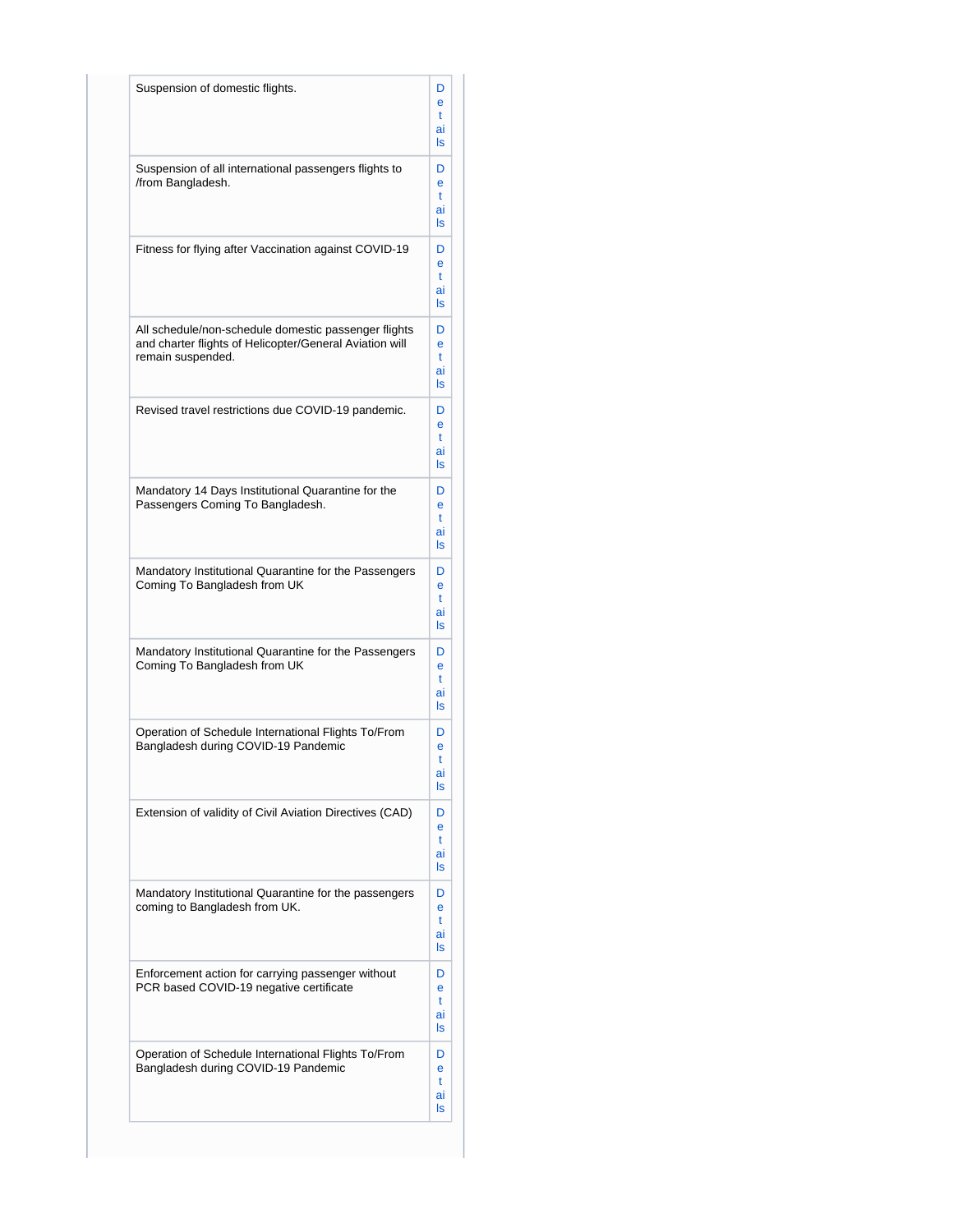| Operation of schedule international flights to/from<br>Bangladesh during covid-19 pandemic (Amendment)                             | D<br>e<br>t<br>ai<br>ls |
|------------------------------------------------------------------------------------------------------------------------------------|-------------------------|
| Carriage of passengers in the international flights<br>operated to/from Bangladesh                                                 | D<br>e<br>t<br>ai<br>ls |
| Operation of schedule international flights to/from<br>Bangladesh during covid-19 pandemic (Amendment)                             | D<br>e<br>t<br>ai<br>ls |
| Extension of validity of Civil Aviation Directives (CAD)                                                                           | D<br>e<br>t<br>ai<br>ls |
| Allocation of seats in the aircraft operating in domestic<br>sector during COVID-19 pandemic situation.                            | D<br>e<br>t<br>ai<br>ls |
| Operation of Schedule International Flights To/From<br>Bangladesh during COVID-19 Pandemic (Amendment).                            | D<br>e<br>t<br>ai<br>ls |
| Operation of Schedule International Flights To/From<br>Bangladesh during COVID-19 Pandemic                                         | D<br>e<br>t<br>ai<br>ls |
| Carriage of Passengers in the international flights<br>operated to/from Bangladesh.                                                | D<br>e<br>t<br>ai<br>ls |
| Requirement of "COVID-19 Test Certificate" for Passen<br>gers to Travel Aboard.                                                    | D<br>e<br>t<br>ai<br>ls |
| Requirement of "COVID-19 Test Certificate" for all<br>Bangladeshi Citizen to Travel Aboard                                         | D<br>e<br>t<br>ai<br>ls |
| Operation of Schedule International Flights To/From<br>Bangladesh during COVID-19 Pandemic (Amendment)                             | D<br>e<br>t<br>ai<br>ls |
| Civil Aviation Directive for Helicopter Emergency<br>Medical Service (HEMS) Operations for COVID<br>Patient.                       | D<br>e<br>t<br>ai<br>ls |
| Civil Aviation Directives (CAD-AIR) 09/2020 (Permitted<br>variations to aircraft maintenance program/schedule<br>task frequencies) | D<br>e<br>t<br>ai<br>ls |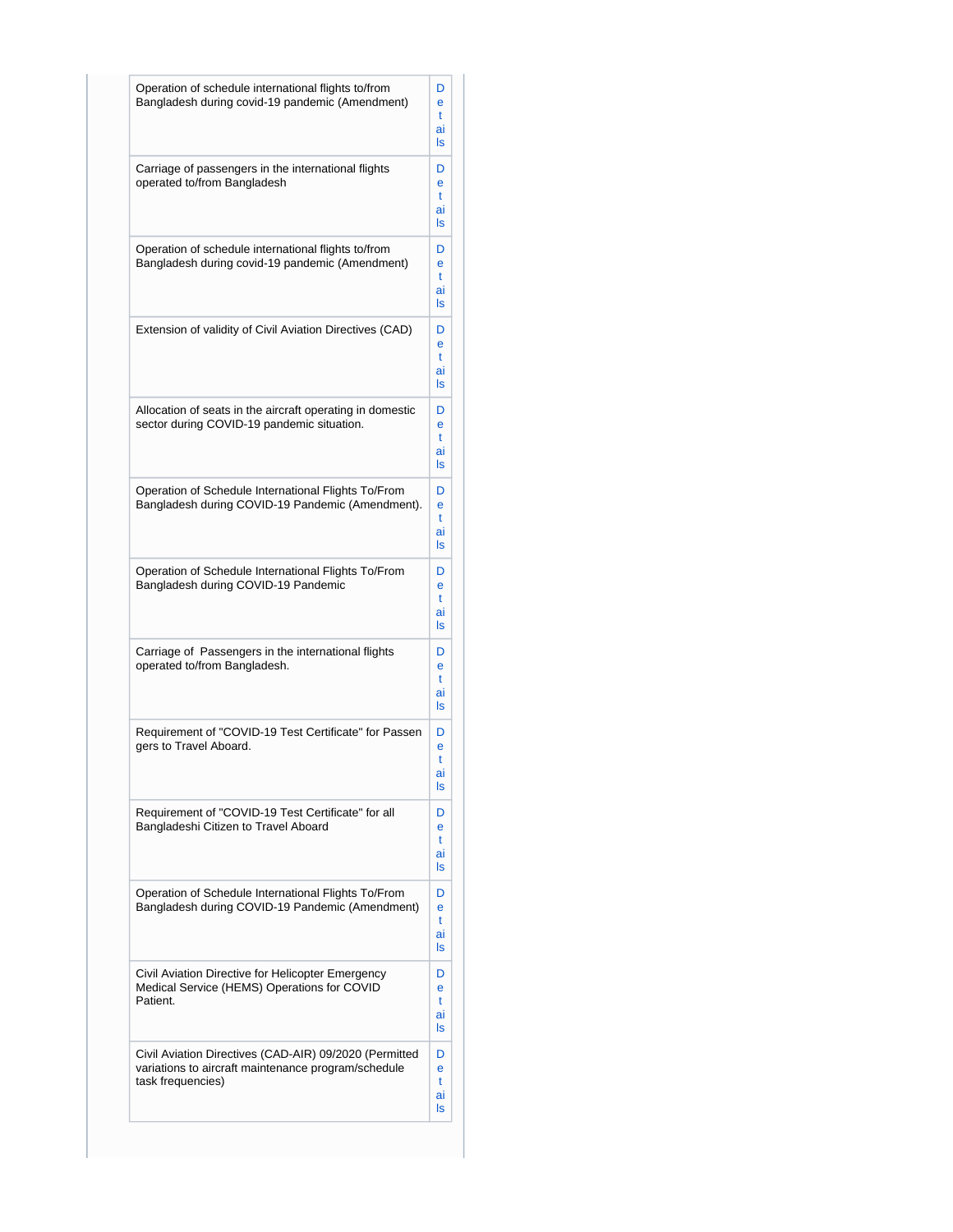| Civil Aviation Directives (CAD-AIR) 10/2020 (Issuance<br>of no Objection Certificate (NOC) for Import/Export of<br>Aeronautical Products & Tool/Equipment)  | D<br>e<br>t<br>ai<br>ls |
|-------------------------------------------------------------------------------------------------------------------------------------------------------------|-------------------------|
| Extension of validity of Civil Aviation Directives (CAD)                                                                                                    | D<br>e<br>t<br>ai<br>ls |
| Operation of Schedule International Flights To/From<br>Bangladesh during COVID-19 Pandemic (Amendment)                                                      | D<br>e<br>t<br>ai<br>ls |
| Operation of Schedule International Flights To/From<br>Bangladesh during COVID-19 Pandemic                                                                  | D<br>e<br>t<br>ai<br>ls |
| Operation of Flight of Helicopter and General Aviation                                                                                                      | D<br>e<br>t<br>ai<br>ls |
| Suspension of Schedule International Flights To/From<br>Bangladesh.                                                                                         | D<br>e<br>t<br>ai<br>ls |
| Resumption of Commercial Scheduled Domestic<br>Passenger Flight Operation. And Operation of flight of<br>Helicopter and General Aviation.                   | D<br>e<br>t<br>ai<br>ls |
| Guideline for airports on preventing spread of COVID-<br>19 among airport staffs and travelling passengers.                                                 | D<br>e<br>t<br>ai<br>ls |
| Guideline for Air Operators on preventing spread of<br>COVID-19 on commercial aircraft                                                                      | D<br>e<br>t<br>aı<br>ls |
| Exemption in regard to Airworthiness issues due to<br>COVID-19 Outbreak                                                                                     | D<br>e<br>t<br>ai<br>ls |
| Directives for carriage of cargo in passenger<br>compartments by Bangladeshi Helicopter Operators<br>during COVID-19 situation.                             | D<br>e<br>t<br>ai<br>ls |
| Directives for carriage of cargo in passenger cabin by<br>Foreign Operators operating schedule passenger<br>flights in Bangladesh during COVID-19 outbreak. | D<br>е<br>t<br>ai<br>ls |
| Directives for carriage of cargo in passenger<br>compartments during COVID-19 outbreak by<br>Bangladeshi AOC holders (Except Helicopter<br>Operation).      | D<br>e<br>t<br>ai<br>ls |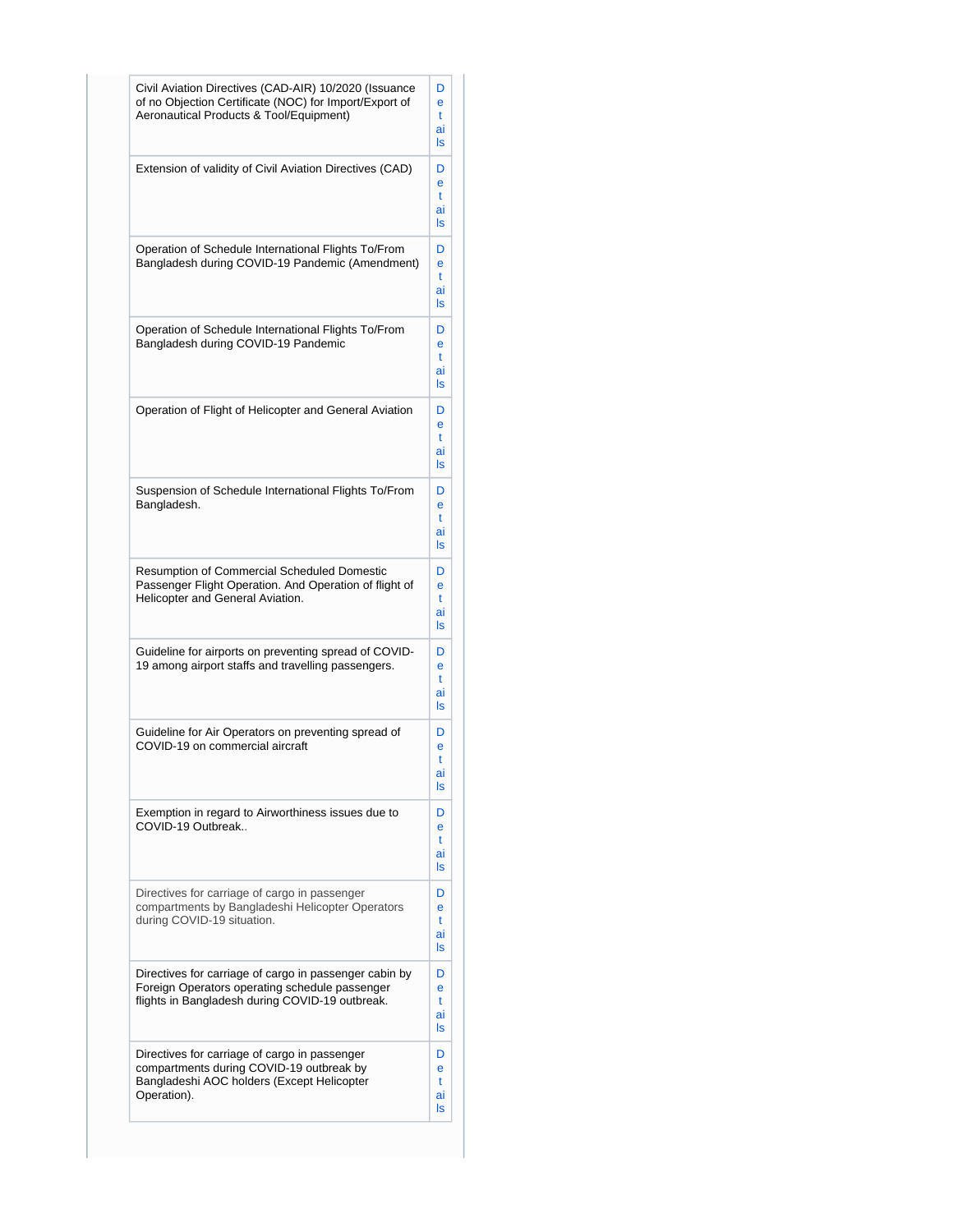| Exemptions in regard to PEL and OPS due to COVID-<br>19 Outbreak.                                                                         | D<br>e<br>t<br>ai<br>ls  |
|-------------------------------------------------------------------------------------------------------------------------------------------|--------------------------|
| Suspension of Schedule International Flights To/From<br>Bangladesh.                                                                       | D<br>e<br>t<br>ai<br>ls. |
| Suspension of Commercial Scheduled Domestic<br>Passenger Flight Operation. And Operation of flight of<br>Helicopter and General Aviation. | D<br>e<br>t<br>ai<br>ls  |
| Suspension of Schedule International Flights To-From<br>Bangladesh                                                                        | D<br>e<br>t<br>ai<br>ls  |
| Suspension of Commercial Scheduled Domestic<br>Passenger Flight Operation.                                                                | D<br>e<br>t<br>ai<br>ls  |
| Operation of flight of Helicopter and General Aviation.                                                                                   | D<br>e<br>t<br>ai<br>ls  |
| Source: http://caab.portal.gov.bd/<br>Further information: https://caab.portal.gov.bd/site/page<br>/12b1514d-5ffe-4ce0-888a-8cfa0008bb12  |                          |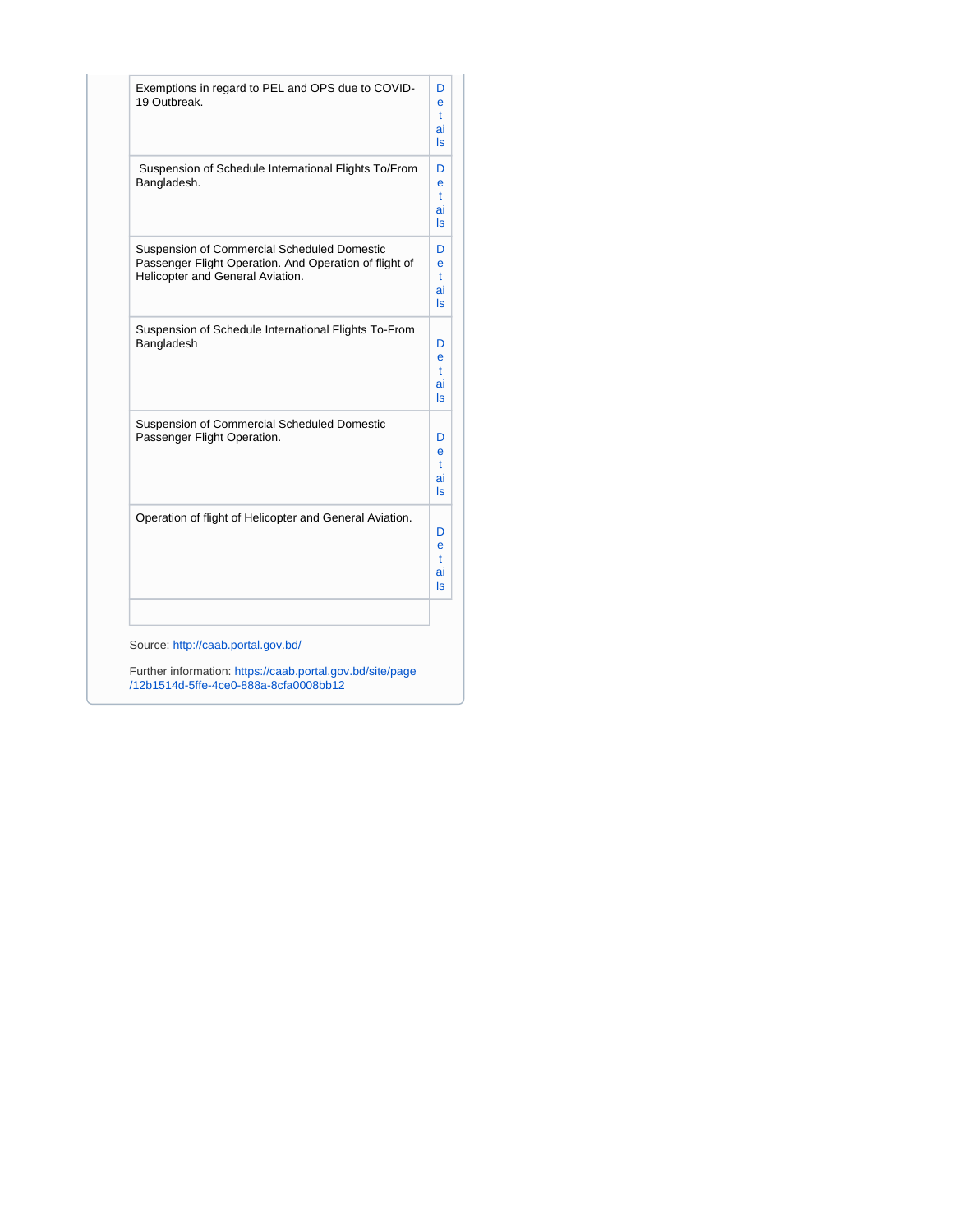#### **Source: IMPACCT/UN OCHA** (i)

\_\_\_\_\_\_\_\_\_\_\_\_\_\_\_\_\_\_\_\_\_\_\_\_\_\_\_\_\_\_

\_\_\_\_\_\_\_\_\_\_\_\_\_\_\_\_\_\_\_\_\_\_\_\_\_\_\_\_\_\_

#### 18.08.2020

[Bulletin n° 6 - CIQP : 18 August 2020](https://wiki.unece.org/download/attachments/101549028/BANGLADESH%20-%20COVID-19%20-%20CIQP%20Bulletin%206.pdf?version=1&modificationDate=1598358657701&api=v2) (Bulletin on Customs, Immigration and Quarantine Procedures)

\_\_\_\_\_\_\_\_\_\_\_\_\_\_\_\_\_\_\_\_\_\_\_\_\_\_\_\_\_\_\_\_\_\_\_\_\_\_\_\_\_\_\_\_\_\_\_\_\_

### 06.07.2020

- Internal government-imposed restrictions have been further extended until 3 August. Curfew hours are between 22:00-05:00 daily.
- All Customs points are operational with limited scale as there are a limited number of truckers and Customs officers on duty.
- Priority will be given to the clearance of food, medicine and medical equipment.
- $\bullet$ Chittagong Port Authorities have reduced the frequencies of feeders; the current estimated berthing time and average berthing delay is 12-13 days.
- [More information in the attached bulletin on CIQPs](https://wiki.unece.org/download/attachments/101549028/BANGLADESH%20-%20COVID-19%20-%20%20CIQP%20Bulletin%205.pdf?version=1&modificationDate=1594978176661&api=v2)

\_\_\_\_\_\_\_\_\_\_\_\_\_\_\_\_\_\_\_\_\_\_\_\_\_\_\_\_\_\_\_\_\_\_\_\_\_\_\_\_\_\_\_\_\_\_\_\_\_

#### 16.06.2020

#### **Export from China to Bangladesh - Screening process for manufacturers**

Specific regulations and processes apply to all items being exported from China. Compliance to these government export requirements is assessed through a screening process requiring manufactures to submit online all of the required documentation and information using the following Electronic Submission Site: [https://www.aliwork.com/o/export](https://www.aliwork.com/o/export/admission#/) [/admission#/](https://www.aliwork.com/o/export/admission#/).

This process provides verification of the manufacturer's technical qualifications as well as their documentation and their documented products.

Partners should note that it is important to select manufacturers who are authorized by the government to export and to adhere to all of the procedures in place to ensure a smooth export process. No cargo can be accepted at the Guangzhou hub until all the necessary documentation is in place.

Please find the process flow on how to submit requests and check of manufacturers' compliance [here](https://emergency.servicemarketplace.wfp.org/references-and-guides).

Further information on procedures and documentation specific to China can be found [here.](https://emergency.servicemarketplace.wfp.org/references-and-guides)